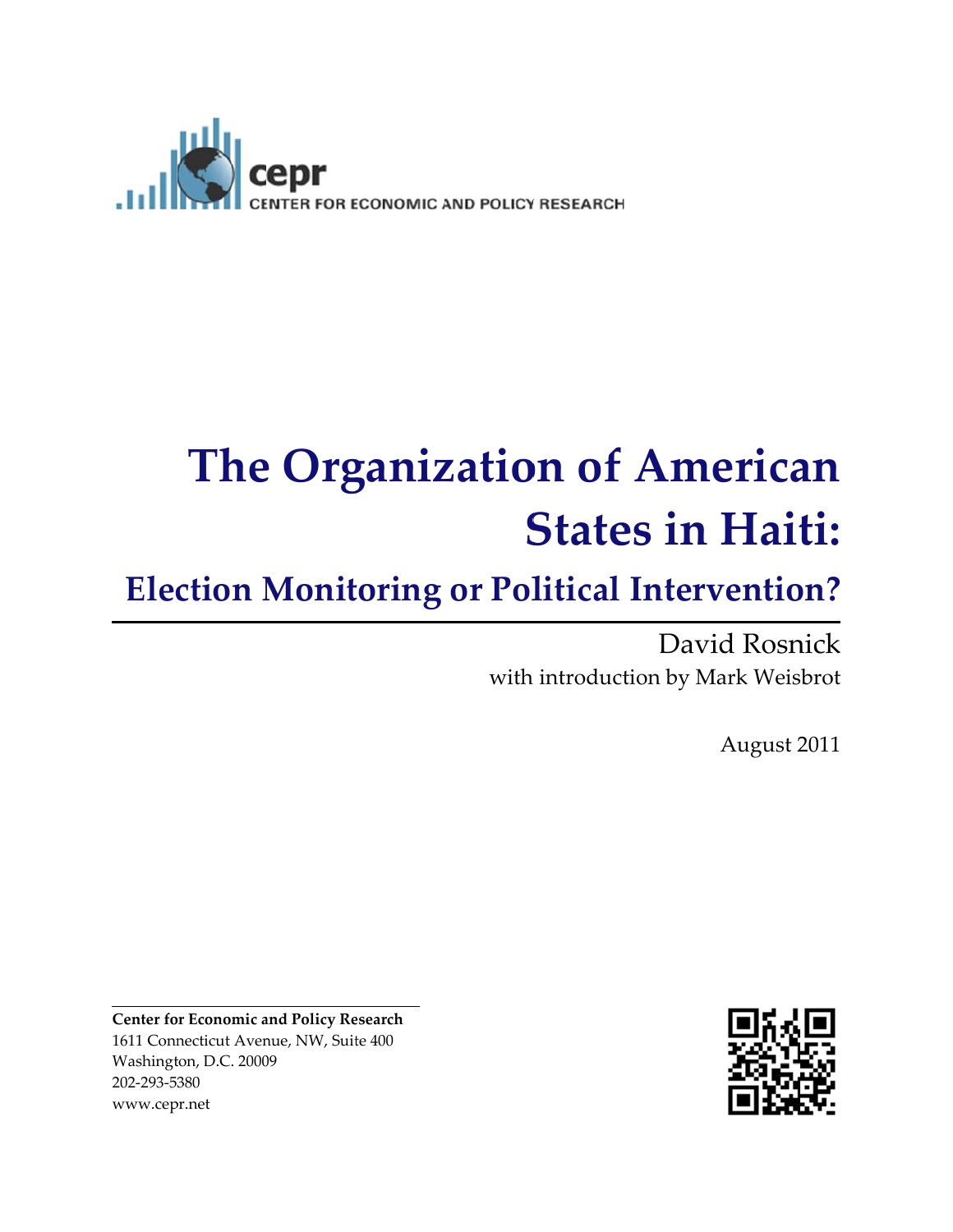## **Contents**

#### **Acknowledgements**

The author thanks Dan Beeton, Jake Johnston and Rebecca Ray for helpful comments.

#### **About the Author**

David Rosnick is an economist at the Center for Economic and Policy Research in Washington, D.C.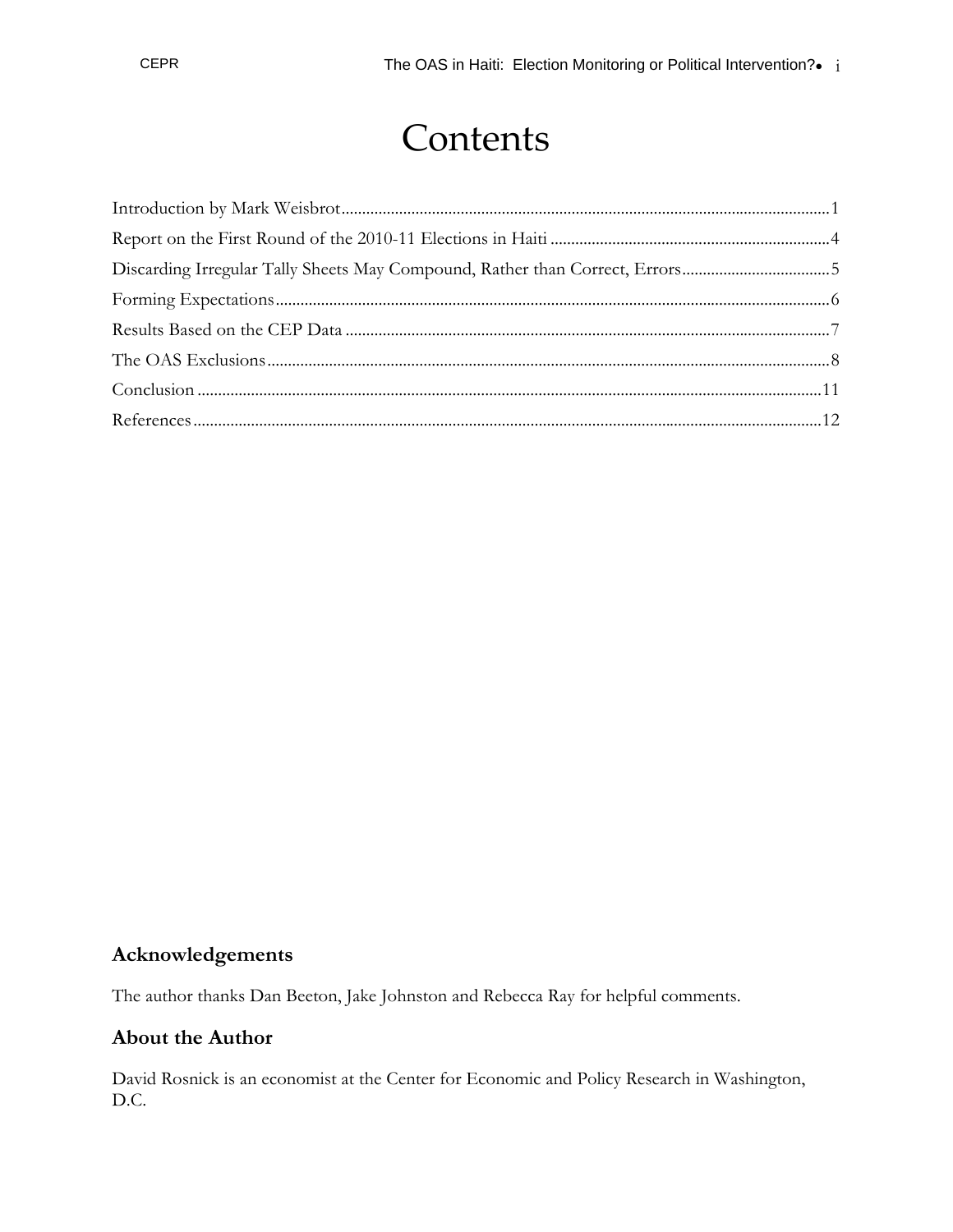## **Introduction**

This paper has to do with a question that is important for the future of the Hemisphere: namely, what to do about the Organization of American States (OAS)? On February 23, 2010, heads of state from throughout Latin America and the Caribbean met in Cancún and formed a new organization: the Community of Latin American and Caribbean States (CELAC). It has the same membership as the OAS, but without the United States and Canada, and it includes Cuba.

The new organization is expected to have another summit meeting in December, and this paper is written for that meeting. Although some have maintained that CELAC is not meant to displace the OAS, it will inevitably  $-$  if it succeeds  $-$  do that to some degree. This paper shows that an organization independent of Washington's influence is both necessary and desirable, especially for the furtherance of democracy in the Hemisphere.

Although this paper is by its nature rather technical, the basic issues are not complicated. It calls into question, in a very serious manner, the conduct of the OAS in its unprecedented action that reversed the electoral result of the first round in Haiti's most recent election. As has been noted previously, this decision was not based on statistical inference from the electoral data.<sup>1</sup> This paper goes further, and shows that the OAS decision was inconsistent with the electoral data. If the OAS decision was made for political reasons – as appears to be the case – it raises serious questions about the OAS as an independent arbiter of electoral or other disputes that arise in the hemisphere. It also indicates that the hemisphere may need a new multilateral organization to safeguard the rights of people in Latin America and the Caribbean to freely choose their own governments, and to democracy and self-determination more generally.

In Haiti, the most impoverished and potentially most vulnerable country in the Hemisphere, the OAS has already had a checkered past even before this most recent episode. In the May 2000 election, the OAS had – like other observers – described the May 2000 elections as "a great success for the Haitian population, which turned out in large and orderly numbers to choose both their local and national government."<sup>2</sup> But then, as a campaign led by Washington (along with Canada and France) to destabilize and ultimately overthrow Haiti's elected government ensued, the OAS changed its position and contributed to the efforts of these governments to portray the election as illegitimate. As Paul Farmer of Harvard's Medical School, currently Bill Clinton's Deputy Special Envoy for Haiti at the United Nations, testified to the U.S. Congress last summer, the United States "sought . . . to block bilateral and multilateral aid to Haiti, having an objection to the policies and views of the administration of Jean-Bertrand Aristide. . . Choking off assistance for development and for the provision of basic services also choked off oxygen to the government, which was the intention all along: to dislodge the Aristide administration."3

This de-legitimation of the 2000 election, which was not based on any significant flaws in the electoral process itself, was a crucial element in bringing about the 2004 coup against the elected government. The OAS therefore contributed significantly to this destabilization and overthrow of democratic government in Haiti.

 $\overline{a}$ 1 Weisbrot and Johnston (2011).

<sup>2</sup> Organization of American States (2000) and Orlando Sentinel (2000).

<sup>3</sup> Weisbrot (2011b).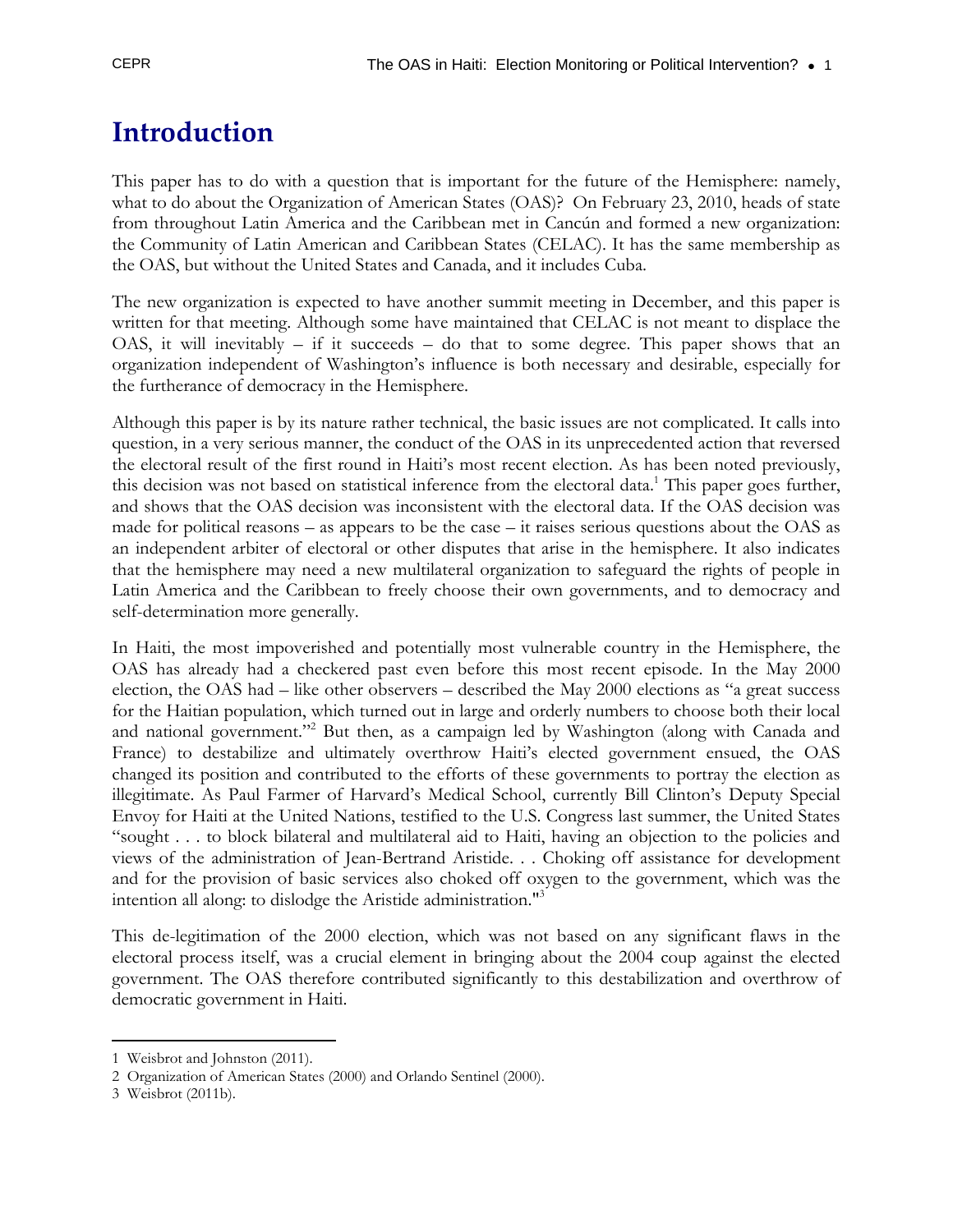This paper focuses on Haiti's most recent presidential election, the first round of which took place on November 28, 2010. According to the official results from the Conseil Electoral Provisoire (Haiti's Provisional Electoral Council, CEP), former first lady Mirlande Manigat took first place, with the government's candidate, Jude Célestin in second; Michel Martelly, a popular musician came in third. But the margin separating second and third place was just 0.7 percent of the vote; and there was widespread fraud, including ballot-stuffing, missing ballots, voter intimidation, and other abuses. A second round was mandated by law because no single candidate had won an absolute majority.

The OAS was asked to help resolve the dispute over the election, and appointed an "Expert Verification Mission" to examine the results. Six of the seven experts were from the United States, Canada, and France -- the three governments that had led the effort to overthrow Haiti's government in 2004. (France is not a member of the OAS, but has Permanent Observer status.) In January the draft report of the Mission was leaked to the press, and the final report – which did not differ significantly from the draft – was published. The OAS Mission recommended reversing the results of the first round, putting Martelly in second place and Célestin in third. As we showed in our analysis of that report, the Mission did not establish any legal, statistical, or other logical basis for its conclusions.<sup>4</sup>

The two biggest flaws in the OAS Mission's report were that (1) it did not use any statistical inference from the sample of 919 tally sheets that it had examined, in order to draw a conclusion about the whole set of tally sheets, and most importantly, (2) it did not take into account the 1053 tally sheets, or 9.5 percent of the total, that were missing.

Of course, if the missing votes were from areas that were not different in their voting preferences from the recorded votes, there would be no problem. But there was no effort on the part of the Mission to verify this; and a preliminary analysis that we did<sup>5</sup> found that the missing votes did come from areas that were more pro-Célestin than the general electorate.

The present study expands upon our previous papers in two ways. First, it shows that as a matter of logic, the OAS Mission's exclusion of 234 ballot sheets cannot be shown to have produced a result that could, as the Mission claims, "bring the preliminary results of the presidential elections in line with the intent of the voters who cast their votes." As shown in this paper, it may just as likely have brought the results further away from the intent of the voters.

Second, this study uses statistical inference – as the OAS did not do in its report – to estimate the possible results for the missing votes, given the large amount of information available from the vote totals for the various Voting Centers, Sections, Communes, and Departments. By using this information and a set of standard statistical methods, it is possible to delineate a range of estimates for the missing votes. These estimates show that under any plausible assumptions about what set of tally sheets should be excluded for suspected fraud, there is no statistical basis for what the OAS mission decided: i.e., their decision to reverse the results of the first round of the elections.

This result, however technical, is of vital importance to considering the role of the OAS going forward, and in what areas it needs to be replaced by the CELAC. It shows that the OAS cannot be relied upon as a neutral, independent arbiter of electoral disputes, because of the control of its administration by the United States government and its allies.

 $\overline{a}$ 4 Weisbrot and Johnston (2011).

<sup>5</sup> Johnston and Weisbrot (2011).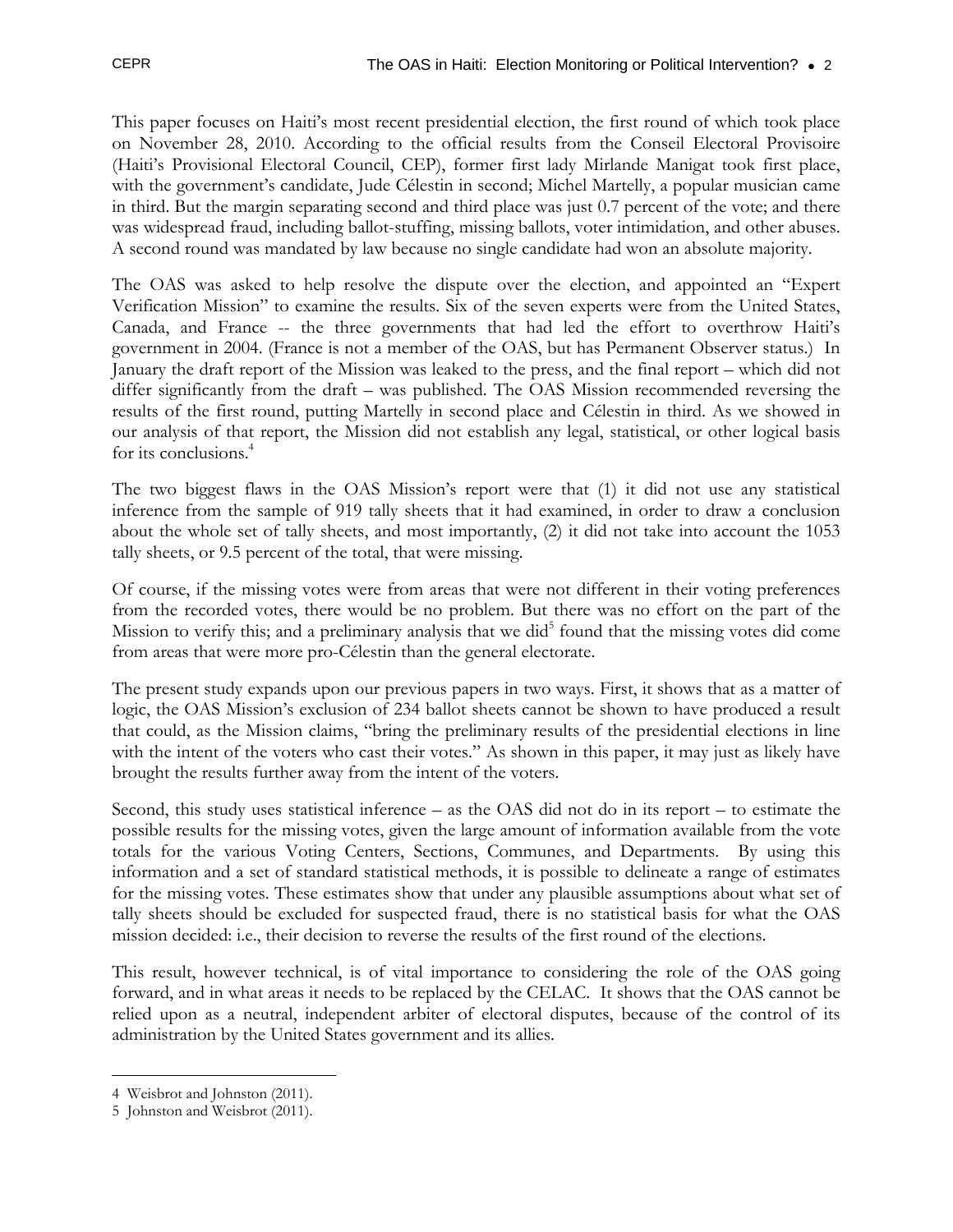The evidence for political motivation for the OAS decision in this episode is quite plentiful. First, it should be noted how unusual, and perhaps unprecedented, it is for any electoral body to reverse the results of an election without a recount. Normally, a disputed election result is either: accepted; rejected and the election is re-run; or a recount is done, and the results changed in accordance with the recount if it is believed to be a more accurate count. An electoral body does not simply change the results of an election, and especially in the way that it was done here – namely by throwing out a sample of tally sheets.

Second, there was enormous political pressure brought to bear by the United States and its allies – the same countries who dominated the OAS Mission – for Haiti's CEP to accept the Mission's reversal of the first round election results. In a UN Security Council debate on January 20, U.S. Ambassador to the U.N. Susan Rice threatened Haiti with a possible cut-off of aid if the government did not accept the Mission's recommendations. The United Nations and France also issued statements pressuring the Haitian government to accept the OAS analysis.<sup>6</sup> According to multiple reports, the "the international community …. threatened Préval with immediate exile if he does not bow to their interpretation of election results."7

More recently, a series of leaked U.S. diplomatic cables document and explain Washington's animus against Préval, and therefore the candidate that he endorsed in Haiti's election.<sup>8</sup>

Our conversations with OAS officials reinforced the idea that the OAS decision to reverse the results of the election was a political one rather than an attempt to settle the dispute without prejudice. At a panel discussion in Washington, D.C., Fritz Scheuren, the lead statistician for the OAS Mission and the President of the American Statistical Association, acknowledged that the OAS Mission did not do any statistical inference in order to estimate what the result might have been had they examined the other 92 percent of tally sheets that they did not examine.<sup>9</sup>

In a meeting with Mr. Scheuren on February 14, 2011, he acknowledged that despite his involvement in many elections, he had never seen a case where an election result was reversed without a recount. When asked why the Mission had not done any analysis of the missing votes, he said that they had done so, and found – as CEPR had at that time – that the missing votes were in areas that were on average more pro-Célestin than the general electorate. However, he said that the Mission had decided not to include this information in its report.

For all of these reasons, a rigorous statistical analysis showing that the OAS Mission had no basis for its decision to reverse the first-round results of Haiti's 2010-2011 presidential election is important.

 $\overline{a}$ 6 Center for Economic and Policy Research (2011b).

<sup>7</sup> Weisbrot (2011).

<sup>8</sup> Two Wikileaks cables specifically, from March 2007 and June 2009, detail U.S. diplomat's opinions of Préval: http://www.wikileaks.fi/cable/2007/03/07PORTAUPRINCE408.html and http://www.wikileaks.fi/cable/2009/06/09PORTAUPRINCE575.html. In the cable from 2007, then chargé d'affaires, Thomas C. Tighe, wrote "Préval's weaknesses as an executive, his reflexive nationalism, and his disinterest in managing bilateral relations in a broad diplomatic sense, will lead to periodic frictions as we move forward our bilateral agenda." The Nation, in partnership with Haiti Liberte, has also released a series of articles detailing revelations about Haiti from Wikileaks. Préval especially angered the U.S. with his entry into the Petrocaribe initiative. The cables show how the US sought to stop Haiti's incorporation into Petrocaribe, despite the large benefits. For more on the Nation's Wikileaks Haiti revelations, see:

http://www.thenation.com/article/161009/wikihaiti-nation-partners-haiti-liberte-release-secret-haiti-cables. 9 Center for Economic and Policy Research (2011).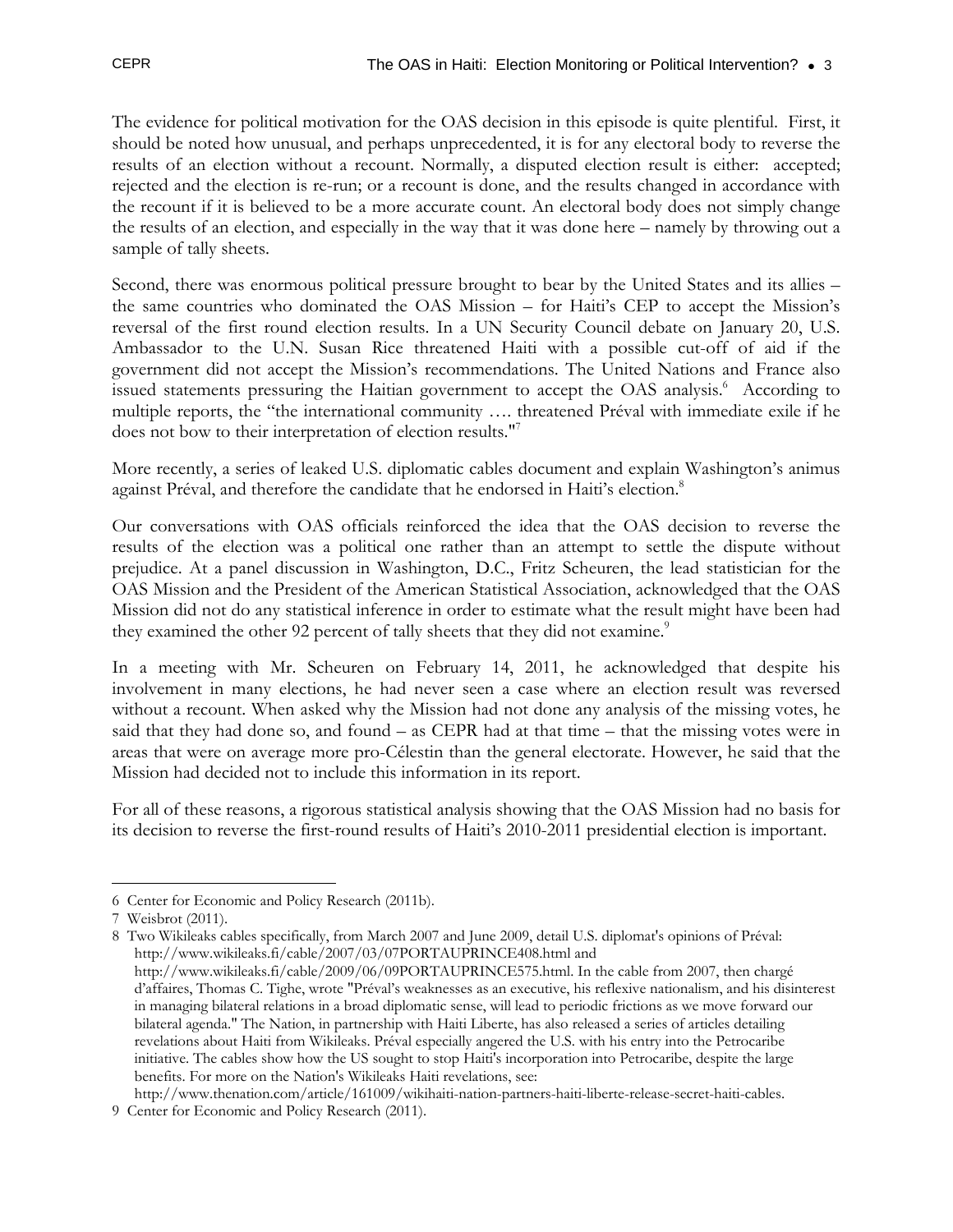Finally, it is important to note that this report is not about Haiti's government or who should be the country's president. Michel Martelly is the internationally recognized president and this report has no implications with regard to the legitimacy of his government. The whole election process was seriously flawed for many reasons, most importantly the exclusion of Haiti's largest political party, Fanmi Lavalas, as well as the large-scale irregularities and documented fraud. Given the irregularities and fraud, Martelly and his supporters have reason to be angry at the decision of the CEP to exclude him from the second round; as of course does Fanmi Lavalas, which was excluded from both rounds of the election. A more honest solution, and one that the OAS could have endorsed, would have been to re-run the first round of elections, with excluded parties also participating. The present analysis does not imply that the result of the election would have been different if it had been re-run.

This paper is not intended to shed light on who should have won Haiti's presidential election, but rather to examine the decision by the OAS to reverse the results of the first round. A hemispheric multilateral organization that is called upon to resolve an electoral dispute must be impartial, regardless of the aims of its most powerful members. This paper shows that the OAS was not impartial in this case. The founding members of CELAC may want to consider the evidence in this episode in their attempt to secure the rights of self-determination and democracy in the Americas.

-- Mark Weisbrot

## **Report on the First Round of the 2010‐11 Elections in Haiti**

As reported by the CEP (Provisional Electoral Council), the winner of the first of Haiti's 2010 presidential elections was Mirlande Manigat, who received 336,878 votes. In second place was Jude Célestin with 241,462. Michel Martelly came in third with 234,617, and all other candidates combined for 261,099 votes.

It would appear that these results indicated that Manigat should have faced Célestin in the second round of elections. Unfortunately, the entire election was fatally flawed from the start—the exclusion of the largest political party, Fanmi Lavalas from participation drove turnout to very low levels – less than 23 percent of registered voters participated and widespread ballot tampering (both stuffing and discarding) was documented. The results reported by the CEP excluded a significant number of tally sheets deemed irregular for one reason or another. In an election with such obvious flaws, it is impossible to say with confidence that the 6,845 votes separating second and third place—less than 1.5 percent of the two-way vote-- reflected the will of the voters.

Rather than accepting the flawed results or—more reasonably—rerunning the election with improved security and allowing the most popular political party to participate, the authorities threw out—on the advice of the OAS—additional suspect tally sheets. Regardless of the justification, the discarding of the vote on these tally sheets resulted in a reversal of the second and third places, by only 0.7 percent of the two-candidate vote. Martelly, in place of Célestin, was ruled eligible for the second round of balloting.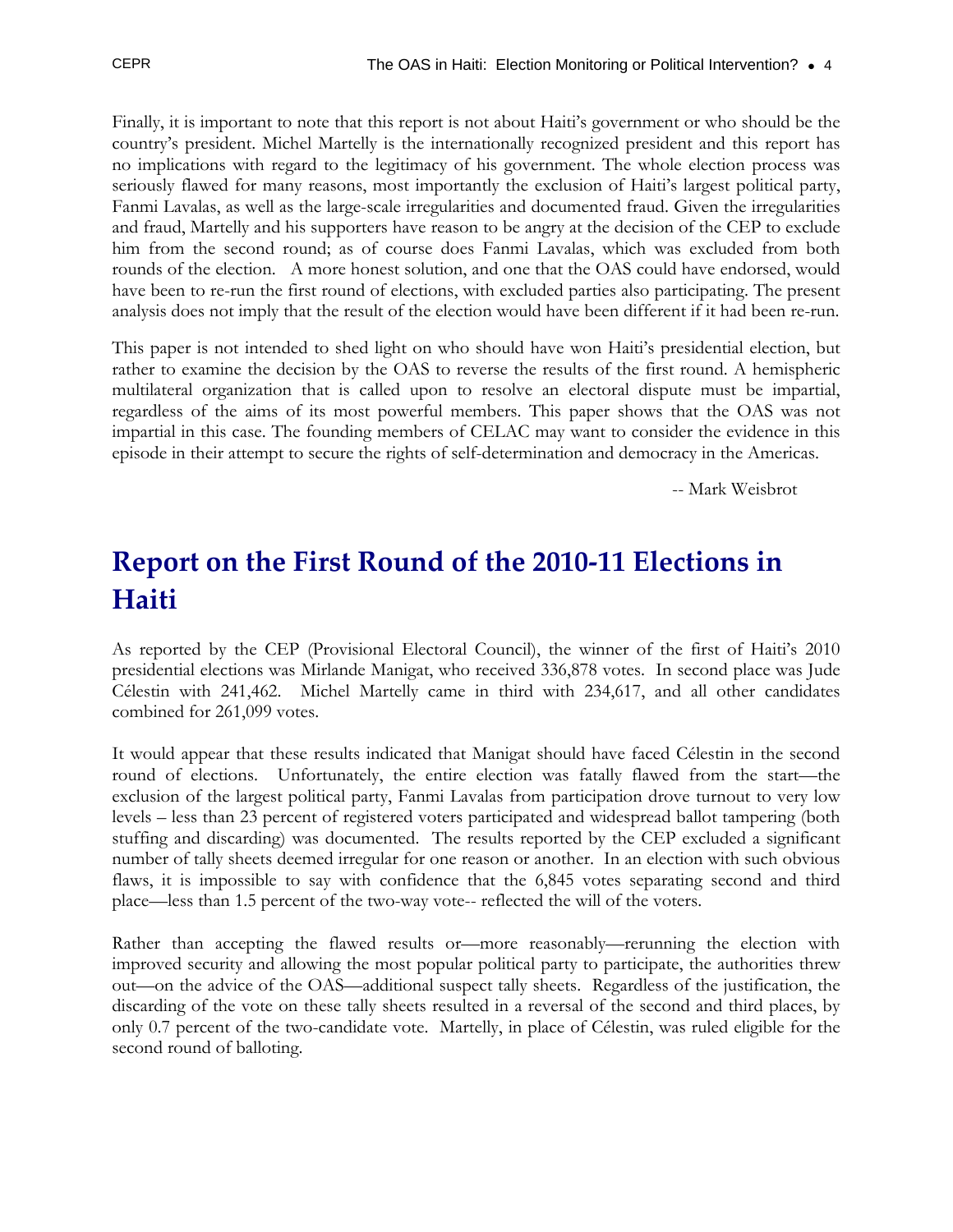In theory, overturning the results of an election should be done only when there is some degree of certainty that the adjustment of the vote count reflects the intent of the voting population. However, it is far from clear that the authorities in Haiti made any serious effort at such an analysis, throwing into question the decision to overturn the election results.

## **Discarding Irregular Tally Sheets May Compound, Rather than Correct, Errors**

It is far from obvious that in the face of irregularities that the appropriate response is to void unusual results. This can be demonstrated with a simple arithmetic example. Let us suppose that we have high confidence that a particular tally sheet ought to read 120 votes for Candidate A and 50 for Candidate B. Suppose further that the tally sheet reads 180 for Candidate A and 50 for Candidate B— that is, we believe that the tally sheet overstates the vote for Candidate A by 60 votes. Obviously, if we have evidence that these 60 votes are not valid, then we might want to throw out 60 votes. If, on the other hand, we entirely discard the tally sheet, we substitute an apparent error of +60 votes for Candidate A for an apparent error of (net) +70 votes for Candidate B—a 130-vote swing from one candidate to another.

Let us now consider a second example.

Suppose that the tally sheet read 120 votes for Candidate A and 100 for Candidate B. In such a case, we see that Candidate B received 50 more votes than expected. Discarding the tally sheet would result in a net swing of 20 votes in favor of Candidate B *as compared to accepting all ballots, including the suspected fraudulent ones*. 10

There are two lessons from these examples. The first is that voiding results works against the candidate we *expect* to perform best, regardless of the recorded vote. This can be seen in both examples; when the votes are thrown out, the candidate that we expect to have won loses the margin that he or she is ahead for that total. The second is that if throwing out ballots does work against one particular candidate, it is not necessarily that candidate that has benefitted from the irregular vote. Thus, when we eliminate particular results because they do not conform to expectations, the important thing to do is to replace those results with the results we do expect. In the first case, we would want to eliminate the 60 *excess* votes for Candidate A, and in the second we would want to eliminate the 50 *excess* votes for Candidate B.

Of course, in order to do this we would have to have some expectation for what a tally sheet should look like. Our expectations may not be as clear as "120 for A and 50 for B" but if we are going to adjust certain results for failing to conform to expectations, the corrections should push the results closer to—not further from—the expected true result.

 $\overline{a}$ 10 This makes ballot-stuffing in low-performing areas a no-lose prospect for the candidate that is weak in these areas. Either the stuffing is overlooked, netting Candidate B the 50 suspect votes, or the tally sheet is thrown out, netting Candidate B the 70 votes by which Candidate A likely won.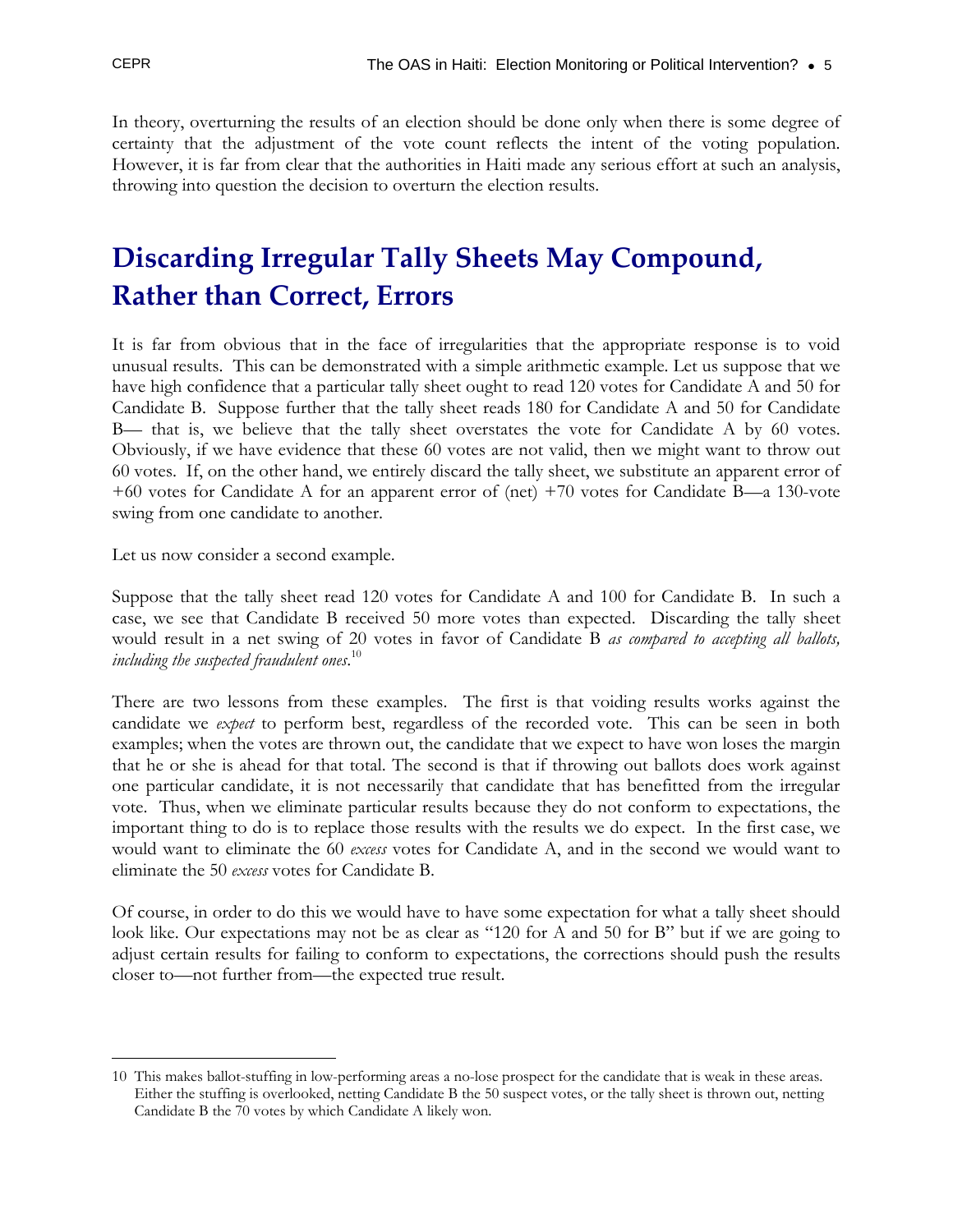## **Forming Expectations**

Even prior to overturning the first round results, the election authorities threw out a large number of tally sheets. The point is not that the OAS and CEP ought to have incorporated imputations into the official count, but that they did in fact impute zeros for these sheets. As the above examples show, these imputations may have driven the final total away from our best estimate of the true balloting.

The CEP election data provides a trove of useful information.<sup>11</sup> Data is broken down by tally sheet. Tally sheets are assigned to Voting Centers, Voting Centers to Sections, Sections to Communes, and Communes to Departments within the country. Perhaps most importantly, when multiple tally sheets are assigned to single Voting Centers, it is with the understanding that the first 450 voters registered (alphabetically) at that Center are recorded on the first tally sheet, the next 450 to the second tally sheet and so forth until the last tally sheet which holds any remainder. Poll workers at the Center may be recorded on any sheet, but their numbers should be small. Thus, all but the last tally sheet should—except for random variation—show identical results. The last tally sheet should be identical—again except for random variation—in proportion, but with possibly lower turnout than the other sheets.<sup>12</sup>

Having information in, say, a tally sheet within a Voting Center provides information about what other tally sheets in the same Voting Center ought to look like. Similarly, information about the accepted voting patterns within a Voting Center may provide clues as to what the pattern looks like throughout a Section. And so on. Of course, there may be considerable variation from Voting Center to Voting Center even within a Section, so this must be taken into account. However, within a Voting Center the variation should be small.

We therefore ask what the data suggests the excluded ballots looked like. In a previous report, CEPR performed a simple analysis showing that areas where ballots went missing tended to be more in favor of Celestin than the country as a whole.<sup>13</sup> Here, we present a more rigorous and sophisticated statistical analysis. We pool all the vote totals by tally sheet for every candidate into a single multilevel random-effects Poisson model. We regress the (log) vote for each candidate in each tally sheet against a constant, assuming a random effect for each Department, nesting a random effect for each Commune within its Department, nesting a random effect for each Section within its Commune, and a random effect for each Voting Center within its Section.

We also employ an "exposure" variable equal to 450 for observations at tally sheets other than the last at a given Voting Center—reflecting voter registration.<sup>14</sup> The last tally sheet at each Voting

<sup>-</sup>11 This data is no longer publicly available from the CEP, but CEPR put together a data set while the website was still active. Very minor transcription errors may still exist.

<sup>12</sup> Because the assignments are by alphabet, it is possible for a family effect to appear. That is, the likelihood of one family member voting may be increased given that another family member voted. Furthermore, the likelihood of one family member voting for a given candidate also may be raised given that another family member so voted. Because the votes of family members with the same surname would most likely also be recorded on the same tally sheet, such effects would result in greater variation among the tally sheets in a Voting Center than would otherwise be expected.

<sup>13</sup> Johnston and Weisbrot (2011).

<sup>14</sup> Use of an "exposure" variable in the model means including the log of the exposure on the right-hand side of the equation. The coefficient is confined to one, so that effectively it turns the dependent variable from a (log) count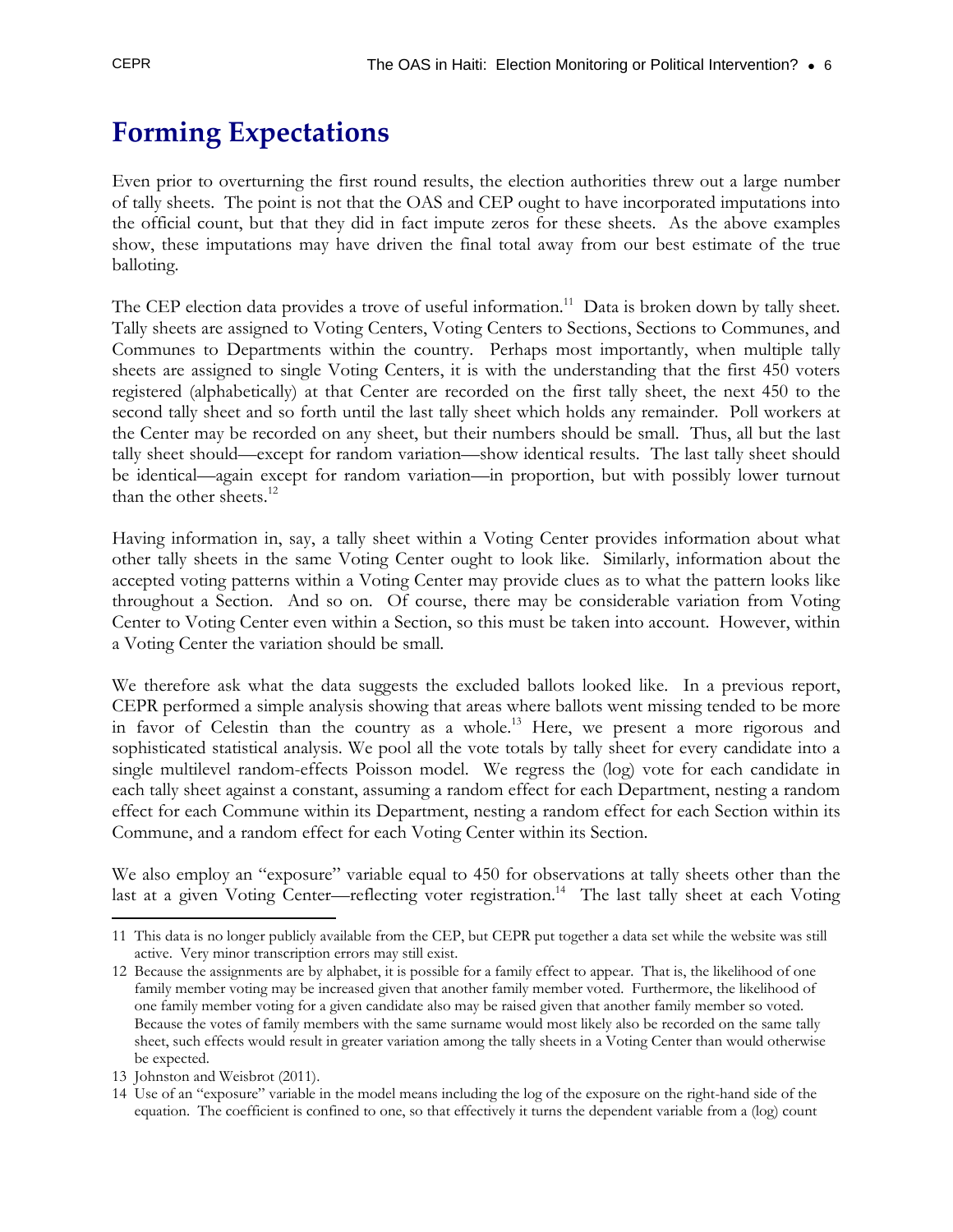Center being a remainder, the registration at the sheet has neither a particular connection to any other sheets in the Voting Center nor a connection to remainder sheets at other Voting Centers. Where possible, we estimate the relative turnout at the remainder sheet in comparison to any other sheets within the center.<sup>15</sup> We use the average relative turnout at these sheets to impute the relative turnout among the rest. Thus, if the relative turnout at a last tally sheet is 0.5, then the exposure is 225.

Assuming that the random effects are normal and the resulting errors are distributed according to a Poisson distribution, this allows maximum-likelihood estimation of the nationwide turnout as well as the variances and covariances<sup>16</sup> of the random effects. The estimation allows for direct prediction of much of the tally-sheet data, but not always. For some data, an estimate is only available by drawing entirely at random based the estimated distributions of the random effects specific to the geography of the tally sheet. Finally, we simulate the Poisson variation around the predicted vote. Because the draws are random, we multiply impute the data with 1,000 such simulations, totaling up each candidate's vote at the end of each run.

The result is a distribution of possible results consistent with the accepted data.

#### **Results Based on the CEP Data**

The results from imputing any missing candidate totals can be seen in **Figure 1**. The point labeled "CEP" shows the total vote for Martelly and Célestin based on all the available data in the election—assuming no outliers beyond those tally sheets originally excluded by the authorities. This shows Célestin with a 7,109 vote lead—a difference of less than 1.5 percent of the two-way vote.<sup>17</sup>

The cloud of green points surrounding the CEP result represents the 1000 simulated vote totals in the non-excluded areas only  $-$  i.e. the areas for which we have recorded votes that were accepted by the CEP. The variation represents uncertainty in the turnout for each candidate. While the uncertainty is considerable at any individual tally sheet, the aggregate totals do not vary nearly enough to question the outcome. The average margin of votes for Célestin over Martelly ranged from 5,034 to 9,256—accounting for 1.1 to 1.9 percent of the two-candidate total.

The above results still assume that we have voided all the missing and excluded ballots originally identified and voided by the CEP. If based on our model we impute expected votes for the missing data, we find that Célestin's margin is increased considerably—winning these areas more than 2:1 relative to Martelly. On average, Célestin outpolls Martelly in these simulations by 40,112 votes. These results are shown in the blue cluster in Figure 1. Despite considerable variation in the

into a log-rate (one is effectively dividing the dependent variable by the exposure prior to taking the log.) The result is that the model is actually of voting rates—the number of votes a candidate receives in proportion to the estimated number of registered voters.

<sup>15</sup> For details of this process, see the section on outlier detection.

<sup>16</sup> Specifically, in each level we allow for a common covariance in the effects among the candidates, so that areas of high turnout for Candidate A may also be low turnout for Candidate B. Or it may be also high for Candidate B, as the data indicates.

<sup>17</sup> The 264-vote difference between this number and the official CEP result is likely due to minor transcription error. Figure 1 shows the official result, but the difference is too small to be visible in the figure.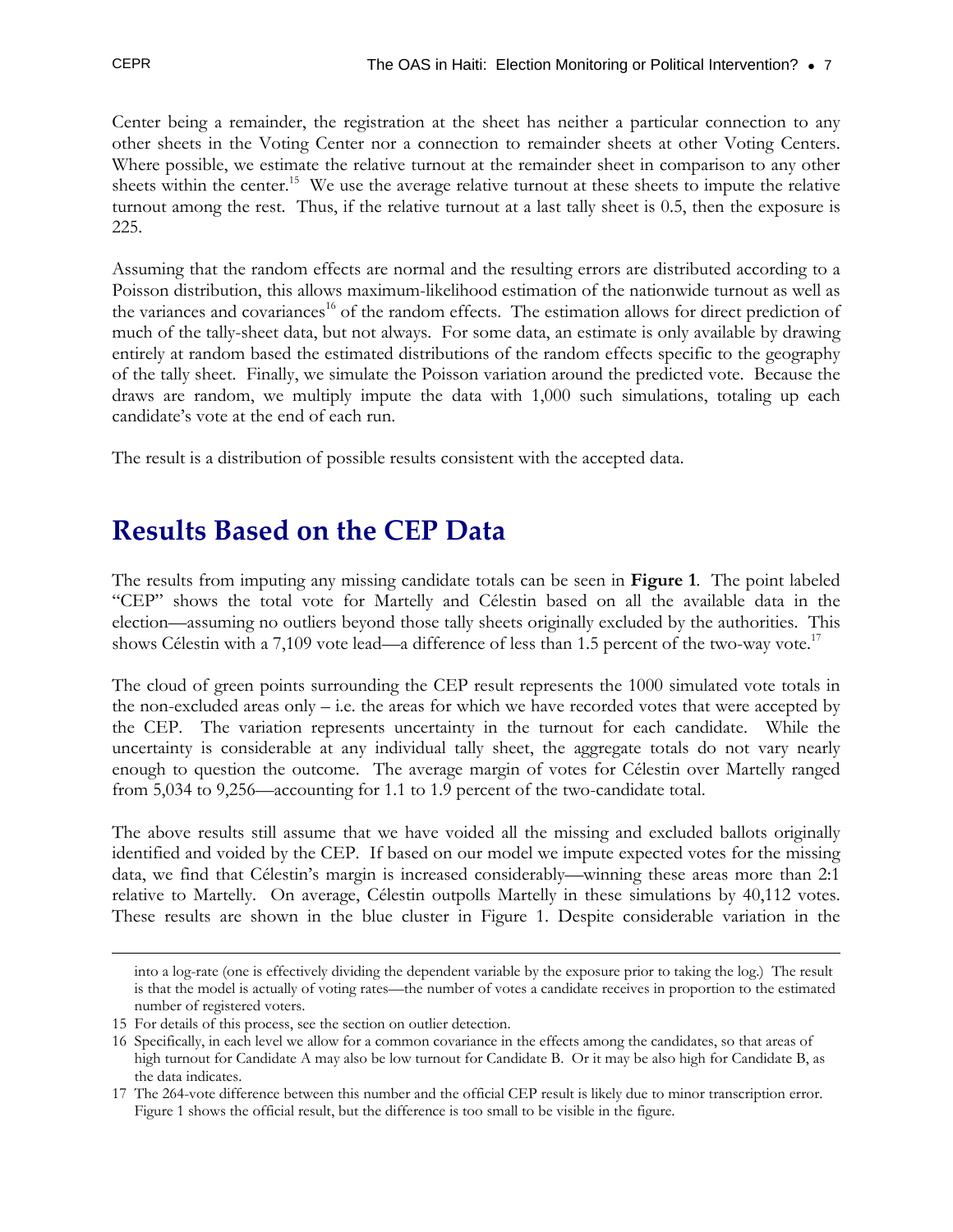

outcomes, Célestin led in all 1000 simulations, with a minimum vote lead of 29,660 votes, or 5.4 percent of the two-way vote.

Source: CEP Preliminary Results (CEPR Dataset)

Based purely on the initial count, then, there is no reason to suspect that Célestin failed to garner more votes than Martelly, and reason to believe that Célestin's margin is considerably larger than the initial CEP count indicates.<sup>18</sup>

#### **The OAS Exclusions**

The above results are dependent on the non-missing data to be accurate. If we have reason to suspect that tally sheets geographically similar to those missing or excluded by the CEP overstate the margin for Célestin, then our simulations will similarly favor Célestin.

There is some reason to be suspicious. Of the 313 voting centers with CEP exclusions, 65 contain tally sheets that the OAS subsequently excluded. (The OAS also excluded tally sheets in another 110) voting centers.)

<sup>18</sup> A second set of simulations in which uncertainties in the regression coefficients were also accounted for did not noticeably impact the results, despite the fact that the computational cost was very large.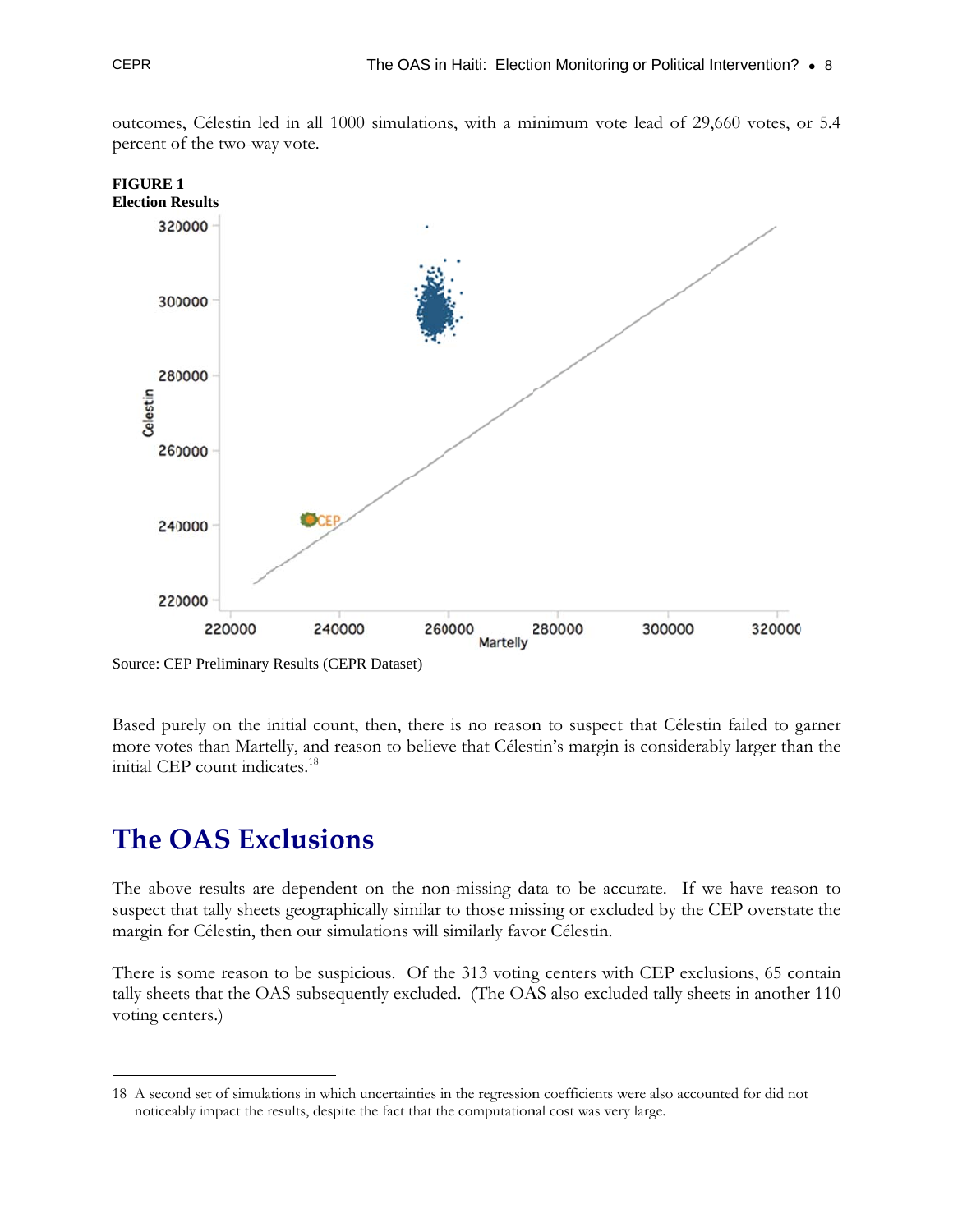In fact, the OAS exclusions are of tally sheets that significantly favor Célestin. If we simply remove these excluded tally sheets, Martelly takes the lead by a mere 2,961 votes<sup>19</sup>—less than 0.7 percent of the two-way vote. (This is seen at the point labeled "OAS" in **Figure 2**.)

As in Figure 1, there is some uncertainty in the simulation of the non-excluded data, as seen by the red cloud of results surrounding the OAS total. Still, all simulations showed that Martelly and not Célestin won a place in the runoff election, given the OAS exclusions (by at least 951 votes or 0.2) percent of the two-candidate vote.) But if we impute for the missing and excluded data, Célestin is again the clear winner with a minimum margin of 19,184 votes or 3.6 percent of the two-way vote. This is shown in the blue cluster in Figure 2.

Despite this relatively large margin (with respect to the official counts) Célestin's lead over Martelly is considerably smaller than prior to voiding the OAS exclusions. Analysis after OAS exclusions indicates that the largest Célestin lead (39,268) was less than the average lead prior to the OAS exclusions  $(40,112)$ 





Source: CEP Preliminary Results (CEPR Dataset)

It is worth looking at what the result would be if we impute only for the OAS exclusions and continue to void the CEP missing and excluded data. Even in this case, Célestin wins 998 of 1000 simulations. This is seen in the green cloud of Figure 2. Martelly's largest lead in this accounting is

<sup>19</sup> According the OAS report, after exclusions Martelly led Celestin by 3,225 votes.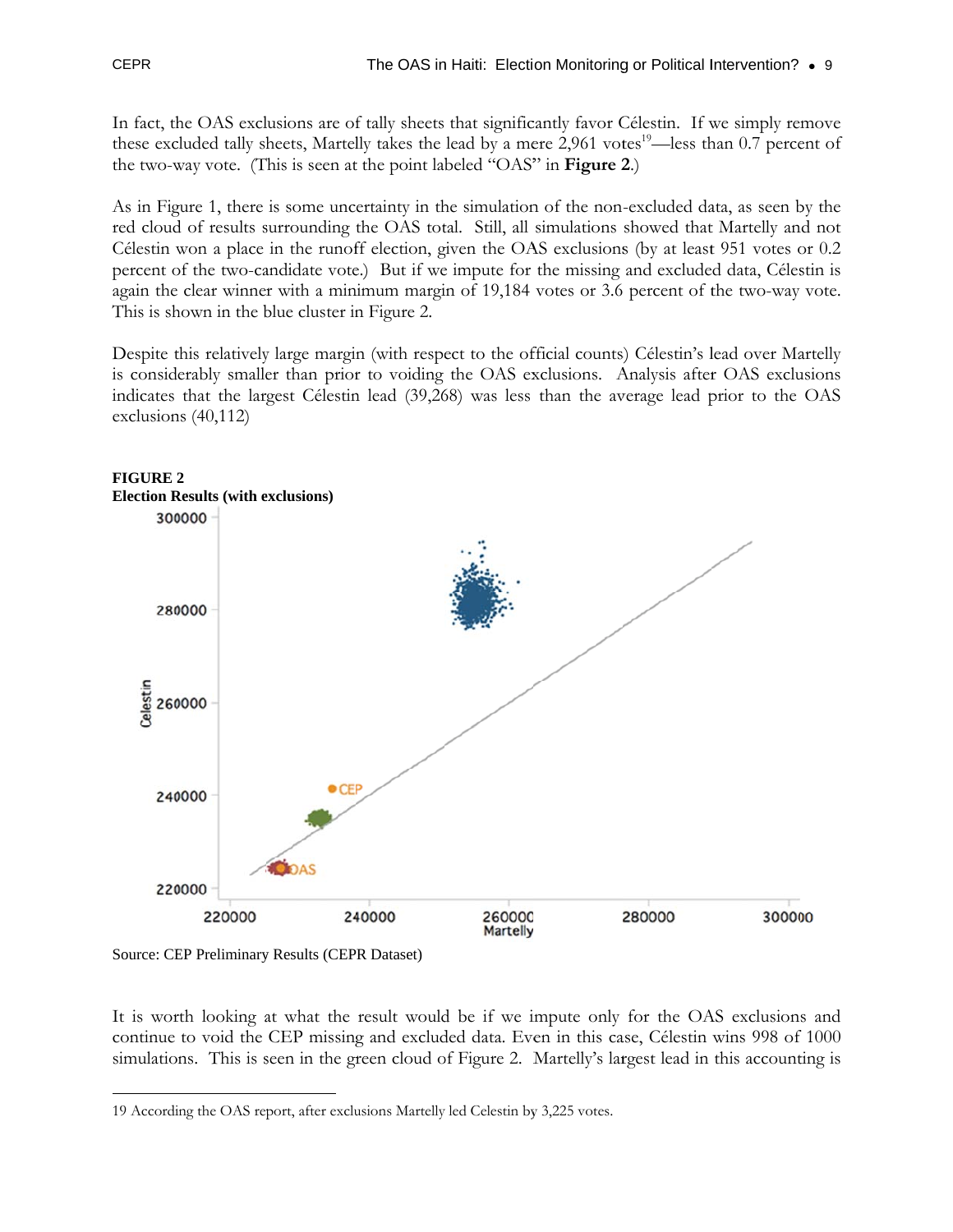a mere 194 votes, or 0.04 percent of the votes for the two candidates. The fact that the results lie much closer to a tie than the official CEP result points to the OAS exclusions revising down Célestin's margin of support in these areas. That is, the tally sheets geographically similar to those excluded by the OAS provide less of a margin to Célestin than the actual exclusions.

Nevertheless, this still provides scant basis for overturning the results of the election. Based on the evidence provided, more legitimate ballots were cast for Célestin than were cast for Martelly, in either case; and of course the most important estimation is the one that imputes for all missing and excluded data.

Let us consider one possible objection to this simulation. Specifically, we know that there were widespread allegations of ballot-stuffing. Suppose that the stuffing was so widespread that we still do not have much faith in the accuracy of the data geographically similar to the areas excluded by the CEP and OAS. If the data geographically similar to the missing ballots themselves overstate the support for Célestin, then any imputations based on the retained data will similarly overstate the votes for Célestin.



#### **FIGURE 3**

Source: CEP Preliminary Results (CEPR Dataset)

Though we have no immediate basis for this suggestion, let us experiment along these lines by asserting that a missing or excluded tally sheet contaminates the entire Voting Center from which it came. This results in exclusion of 30 percent of the two-way vote on top of the CEP and OAS exclusions. Rather than increasing Martelly's lead, throwing out the ballots in these Voting Centers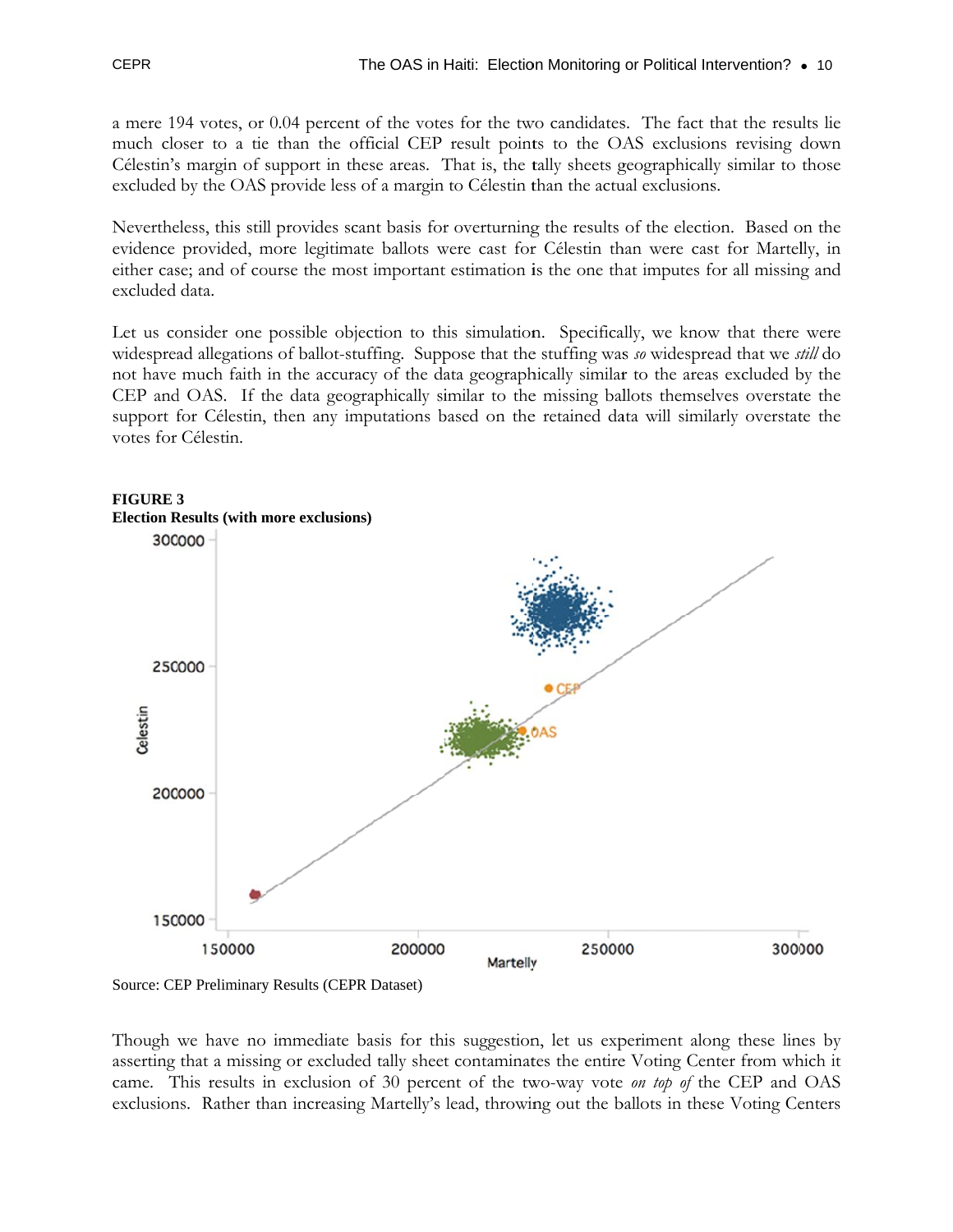reversed the results back to Célestin with a 159,492-157,021 count. The 2,471-vote margin represents a slim 0.8 percent of the two-way vote. Nevertheless, the simulated range of outcomes with no imputation of missing and excluded data shows Célestin winning every instance with margins from 0.2 to 1.5 percent of the vote. Again, this is seen in the red cloud of **Figure 3.**

The green points in Figure 3 show the results of imputing the contaminated tally sheets (but not the actual exclusions.) As can be seen, the effect of accounting for contamination pulls the results to the left (relative to no-contamination) in favor of Célestin. Whereas Figure 2 showed all 1000 simulations without imputation of exclusions favoring Martelly, Figure 3 shows Martelly winning in 193 simulations.

Finally, when all missing/excluded/contaminated tally sheets are imputed, simulations again show Célestin with a significant lead. Relative to Martelly, Célestin received between 14,088 and 61,625 more votes—some 2.8 to 11.8 percent of the two-way vote. This shows once again that no matter what exclusions are made, when all available information is used to estimate for missing and excluded data, Célestin still comes in ahead of Martelly.

## **Conclusion**

The initial CEP results showed Célestin leading Martelly by 0.6 percent of all votes counted despite the absence of nearly 200,000 votes (15 percent of the total) that by all indications favored Célestin. Once the OAS excluded an additional 50,935 votes that broke better than 2:1 for Célestin, the CEP declared Martelly and not Célestin eligible to participate in the second round of the election with a lead corresponding to 0.3 percent of the remaining ballots.

According to the final report of the OAS, the "critical question facing the Expert Mission was did the irregularities of November 28 impact the outcome of the presidential election?" The Mission considered four approaches to remedy the high rate of irregularities in the tally sheets. Of these, three— voiding the entire election, conducting a revote in selected problem areas, or conducting a nationwide recount—would have at least addressed that question. It is most unfortunate that the OAS chose to simply throw out selected ballots for technical reasons.

This procedure does not even begin to answer the "critical question" because no effort was made to investigate whether simply disallowing certain ballots would attenuate or exacerbate the problem of irregularities on the vote count.

Having failed utterly to answer the "critical question," it is absurd for the OAS to then reverse the results of the first round of the election, or to support any results. It is understandable for the OAS to withhold support of the preliminary results on agnostic grounds, but it defies reason to then recommend that "the placement of the second and third candidates will be reversed *and bring the preliminary results of the presidential election in line with the intent of the voters who cast their votes*." [emphasis added]

In fact, the OAS has no basis whatsoever for that determination. Further, the data strongly suggests exactly the opposite. By all indications from the data, those who cast their votes did so in favor of Célestin over Martelly.